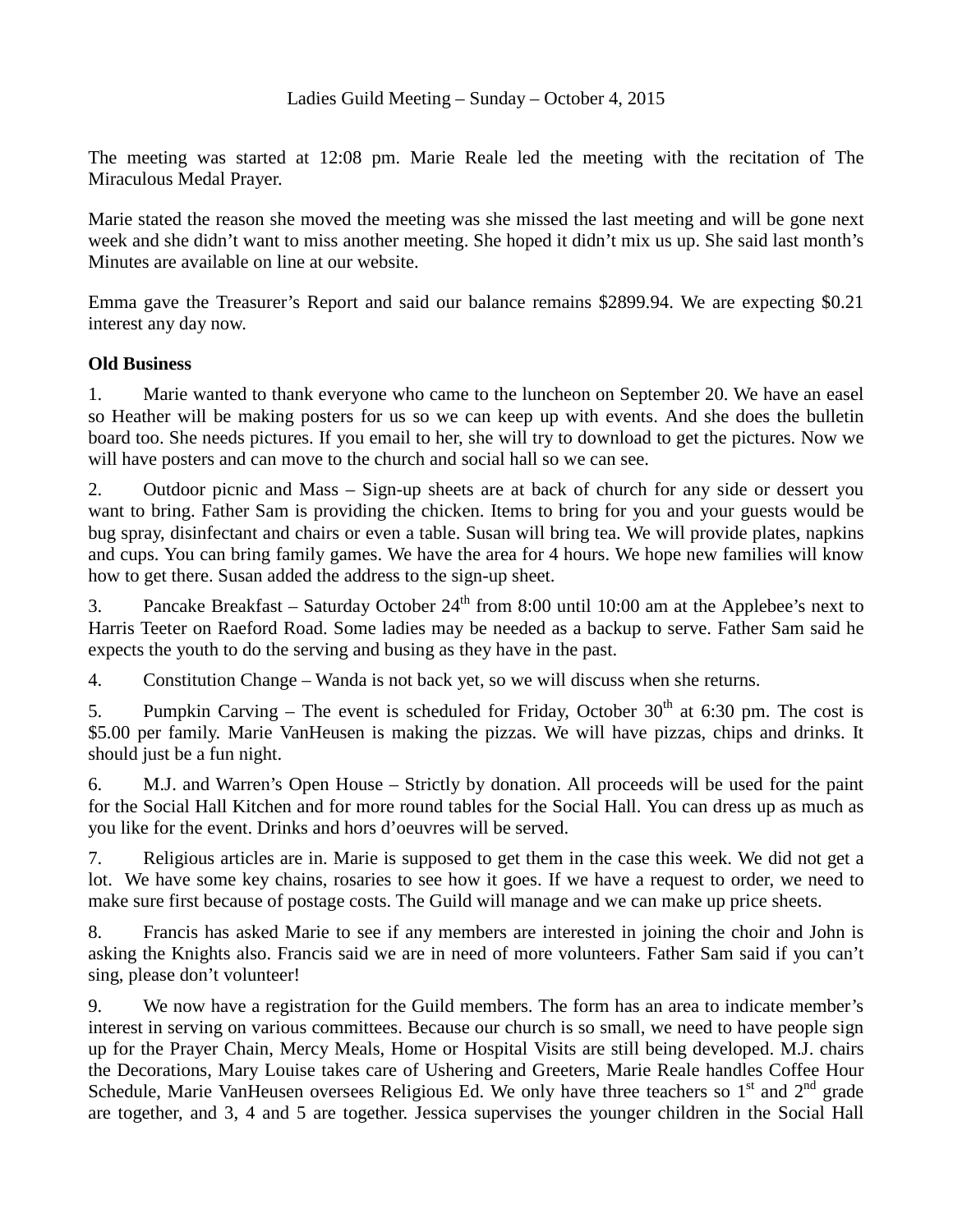corner. If you are interested in teaching and we had enough volunteers, we could do every grade. If there is a talent that you have and are willing to share, please let us know. Even if you can only do two weeks per month, we will take it. We can always use new people. It is the same people all the time who volunteer. If we can get two people a month, it will help.

10. Lucy is taking over the prayer chain structure while Grace is recouping. The new method that Marie VanHeusen is working on we will find out more about when she returns. Please let Lucy know if you would like to be on the prayer chain. Marie bought 21 books for the members of the prayer chain. Marie stressed that this is not a "gossip club." It is personal. The only thing you are doing is praying for that person. We do need people to pray for us. Lucy's number is 868-1147. She will make a list of who she has on her list.

11. Mercy Meals – This is when someone has died and we need a meal for the family. Marie said we know a lot of people work and it would involve keeping a list of who is bringing what. We need a chair person and volunteers. If you are interested in it, please let Marie Reale know. Father Sam said as soon as someone finds out someone has died; the first question is "Are we having a mercy meal?" If they have it catered, fine. Otherwise, we have a meal. Father Sam said, "Don't be rude if someone calls." Just say you are unable to attend if you cannot be there. Sam's Club has everything you need. You don't need to bring something homemade; even if you pick up a bucket of chicken or some other store bought item, it helps with the meal. Obviously you can't plan these things. Sometimes people can come to the service and then have to go back to work but if you have an opportunity to drive by and pick something up and bring to the funeral that will be nice. Maybe the people you were kind to will be kind to you.

12. Father Sam said Mary Louise takes names for greeters and ushers but he would like to get with them. He does not like people coming in the door and just hand them a bulletin. He wants us to ask if they have ever been here before because he doesn't want anyone leaving because they are confused. There are two brochures at the front of the church to help with that. Say, "Welcome to St. Michael if this is your first time here." That is what that is for. Also, once a month we have the youth liturgy during the school year.

13. Refreshments – Father Sam thinks people have shied away because it gets out of hand – mini pizzas, etc. But when a man does it, he may not have the same type of offerings. The whole point is for all of us to get together in the hall after Liturgy. The "no running" in hall seems to be working. And the bench is one of the best things we have done and establishing that corner for young children. The purpose is to come in here and have a social hour and meet whoever is here.

14. Religious Ed – We are always looking for volunteers but if you are around kids, we have to have criminal background check done and a commitment form that Father Sam has in his office must be completed. There is an online program in office also that must be completed and then you can get a certificate. This protects the Church, us, and the kids; and it is required. Father Sam said it only takes one parish out of the 45 to fail the audit. Then the entire Eparchy fails. Father Sam said just to let us know as soon as Mike turned 18, he had to get a background check and do all the things Father Sam just listed and all three over 18 had to have that done in order to be around the younger altar servers. Cannot touch the children. Very simple process. Protect us, your children, protect you.

15. Hospital Visitation – That is Father Sam, Chuck and Ron's ministry. Sometimes the person doesn't want or need visitors. There was an instance where one of the Subdeacons was asked to leave. So, just leave that to Father. Freida sends cards in the name of the Church. Grace is in rehab at Village Green. She always wants people there all the time but she does need to get her rest and her therapy. Some people don't want anyone there. Sometimes too much is too much!